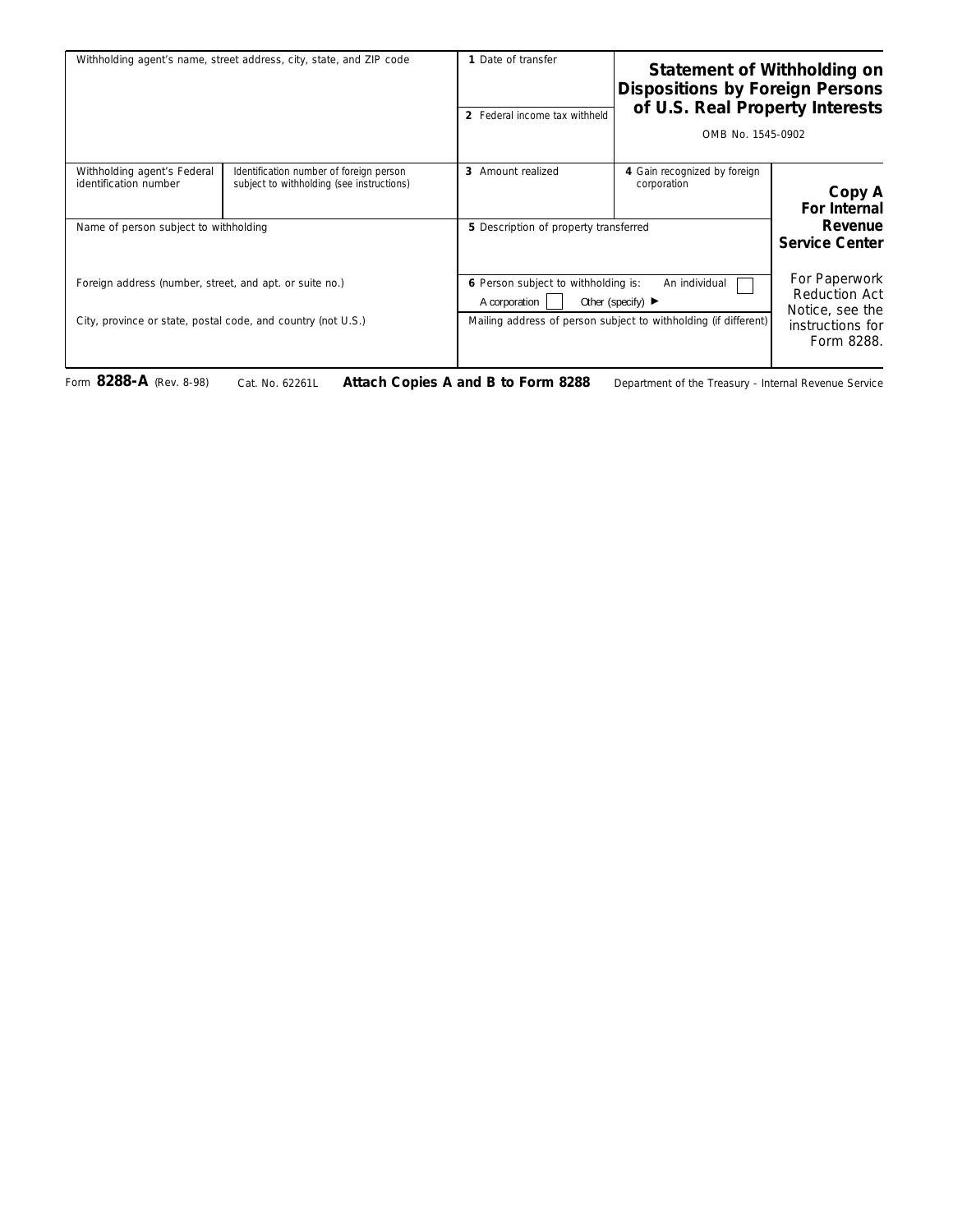|                                                                               | Statement of Withholding on<br><b>Dispositions by Foreign Persons</b><br>of U.S. Real Property Interests<br>OMB No. 1545-0902 | 1 Date of transfer<br>2 Federal income tax withheld | Withholding agent's name, street address, city, state, and ZIP code                  |                                                      |
|-------------------------------------------------------------------------------|-------------------------------------------------------------------------------------------------------------------------------|-----------------------------------------------------|--------------------------------------------------------------------------------------|------------------------------------------------------|
| Copy B<br>Send to<br><b>Internal</b>                                          | 4 Gain recognized by foreign<br>corporation                                                                                   | 3 Amount realized                                   | Identification number of foreign person<br>subject to withholding (see instructions) | Withholding agent's Federal<br>identification number |
| Revenue<br><b>Service Center</b><br>(For Use by<br><b>Person</b>              | 5 Description of property transferred                                                                                         |                                                     | Name of person subject to withholding                                                |                                                      |
| Subject to<br>Withholding)                                                    | 6 Person subject to withholding is:<br>An individual<br>A corporation<br>Other (specify) $\blacktriangleright$                |                                                     | Foreign address (number, street, and apt. or suite no.)                              |                                                      |
| This information is<br>being furnished to<br>the Internal<br>Revenue Service. | Mailing address of person subject to withholding (if different)                                                               |                                                     | City, province or state, postal code, and country (not U.S.)                         |                                                      |

Form 8288-A (Rev. 8-98) **Department of the Treasury - Internal Revenue Service**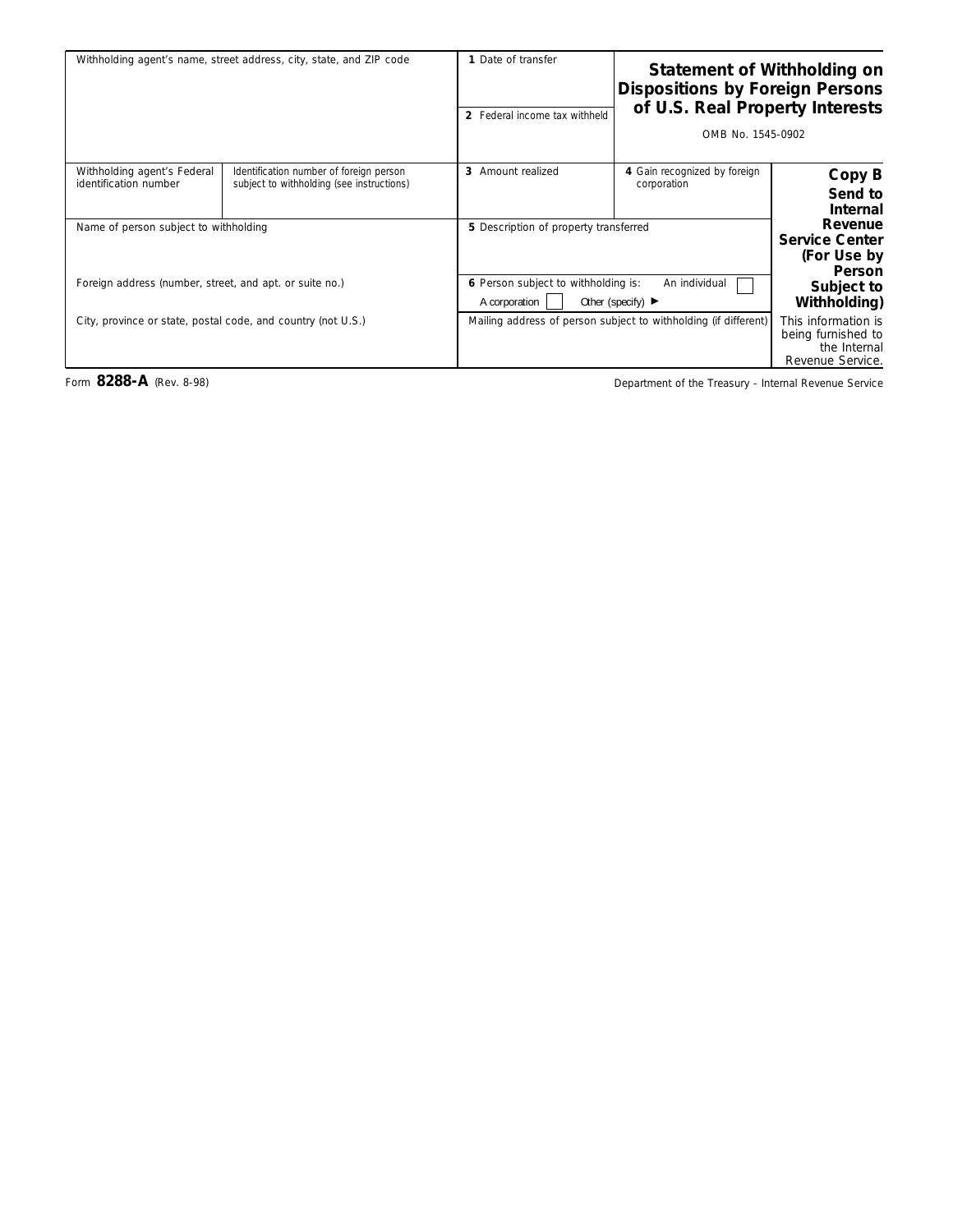## **Instructions for the Person Subject to Withholding**

Generally, if you are a foreign person that disposes of real property located in the United States as seller or transferor, the buyer or other transferee must withhold 10% of the gross amount realized. Certain foreign interest holders that are beneficiaries or shareholders are also subject to Federal income tax withholding, but at a rate of 35%.

You must file a tax return (Form 1040NR, 1041, 1065, 1065-B or 1120F) to report the sale or other disposition as effectively connected with the conduct of a trade or business in the United States. To receive credit for any Federal income tax withheld shown in box 2, attach Form 8288-A to your tax return, unless you make a request for early refund. Foreign partnerships should report the withholding on **Form 8804,** Annual Return for Partnership Withholding Tax (Section 1446), and attach Form 8288-A. See **Pub. 515,** Withholding of Tax on Nonresident Aliens and Foreign Corporations, and **Pub. 519,** U.S. Tax Guide for Aliens, for more information.

**Note:** *If you do not already have one, you are required to get a Federal identification number before you file a tax return or a request for early refund. See Pub. 515 or 519 for more information.*

If the amount shown in box 2 is greater than your maximum tax liability, you may apply for an early refund. However, you must still file your tax return when due. To apply for an early refund, you must first get a withholding certificate. No particular form is required for an application for early refund, but it must include the following information in separate paragraphs numbered as shown below:

**1.** Your name, address, and Federal identification number,

**2.** The amount required to be withheld as stated in the withholding certificate issued by the IRS,

**3.** The amount withheld shown in box 2 (attach a copy of this Form 8288-A), and

**4.** The amount to be refunded.

Send your application for a withholding certificate and/or application for early refund to the Philadelphia Service Center, P.O. Box 21086, d.p. 543 East Bldg./FIRPTA-X, Philadelphia, PA, 19114-0586.

See Regulations sections 1.1445-3 and 1.1445-6, Rev. Proc. 88-23, and **Form 8288-B,** Application for Withholding Certificate for Dispositions by Foreign Persons of U.S. Real Property Interests, for information about withholding certificates.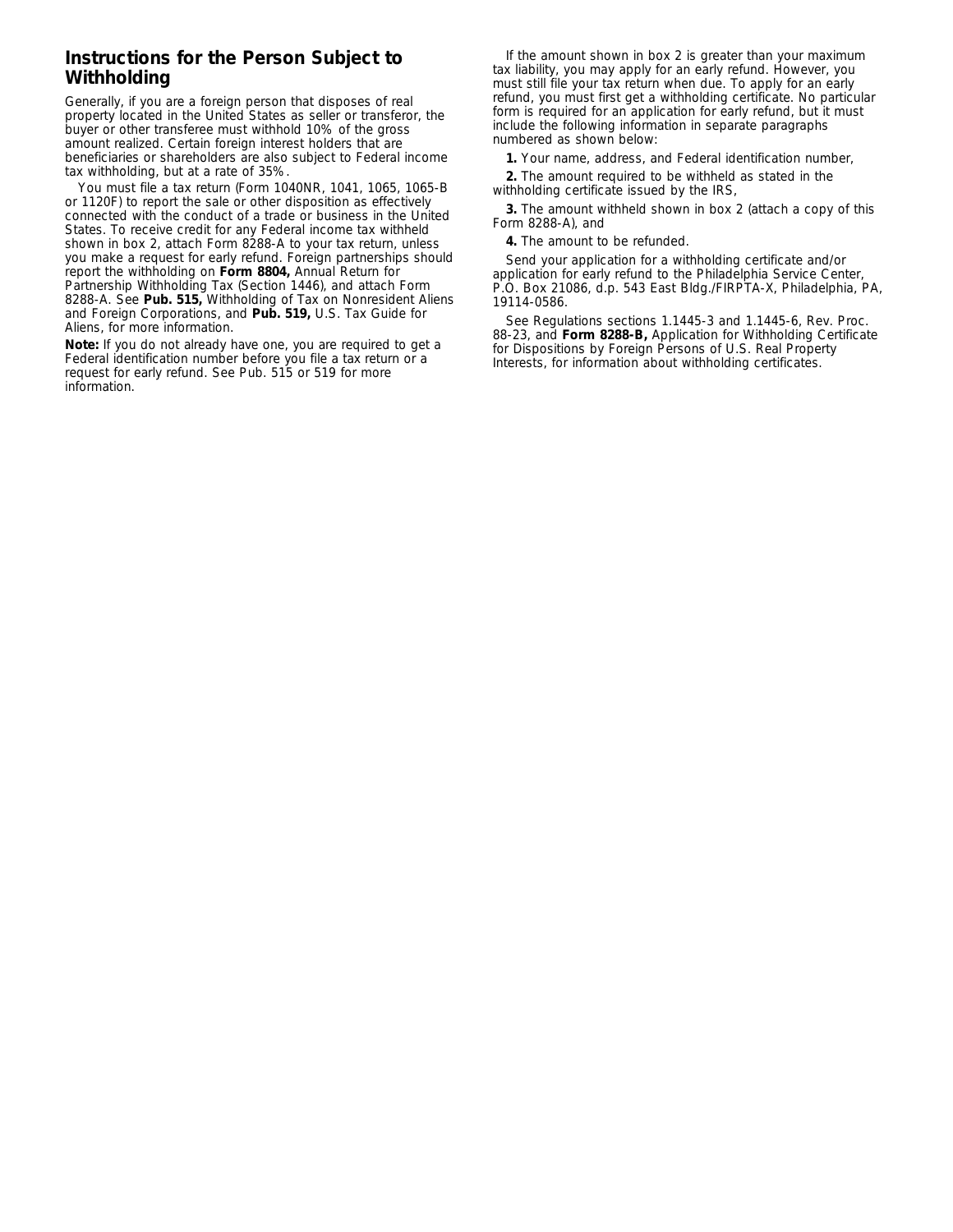| Withholding agent's name, street address, city, state, and ZIP code                                                     |                                                                                      | 1 Date of transfer<br>2 Federal income tax withheld                                                                                                                               | <b>Statement of Withholding on</b><br>Dispositions by Foreign Persons<br>of U.S. Real Property Interests<br>OMB No. 1545-0902 |                                                                                            |
|-------------------------------------------------------------------------------------------------------------------------|--------------------------------------------------------------------------------------|-----------------------------------------------------------------------------------------------------------------------------------------------------------------------------------|-------------------------------------------------------------------------------------------------------------------------------|--------------------------------------------------------------------------------------------|
| Withholding agent's Federal<br>identification number<br>Name of person subject to withholding                           | Identification number of foreign person<br>subject to withholding (see instructions) | 3 Amount realized<br>5 Description of property transferred                                                                                                                        | 4 Gain recognized by foreign<br>corporation                                                                                   | Copy C<br>For<br>Withholding<br>Agent                                                      |
| Foreign address (number, street, and apt. or suite no.)<br>City, province or state, postal code, and country (not U.S.) |                                                                                      | 6 Person subject to withholding is:<br>An individual<br>A corporation<br>Other (specify) $\blacktriangleright$<br>Mailing address of person subject to withholding (if different) |                                                                                                                               | For Paperwork<br><b>Reduction Act</b><br>Notice, see the<br>instructions for<br>Form 8288. |

Form 8288-A (Rev. 8-98) **Keep for your records** Department of the Treasury - Internal Revenue Service